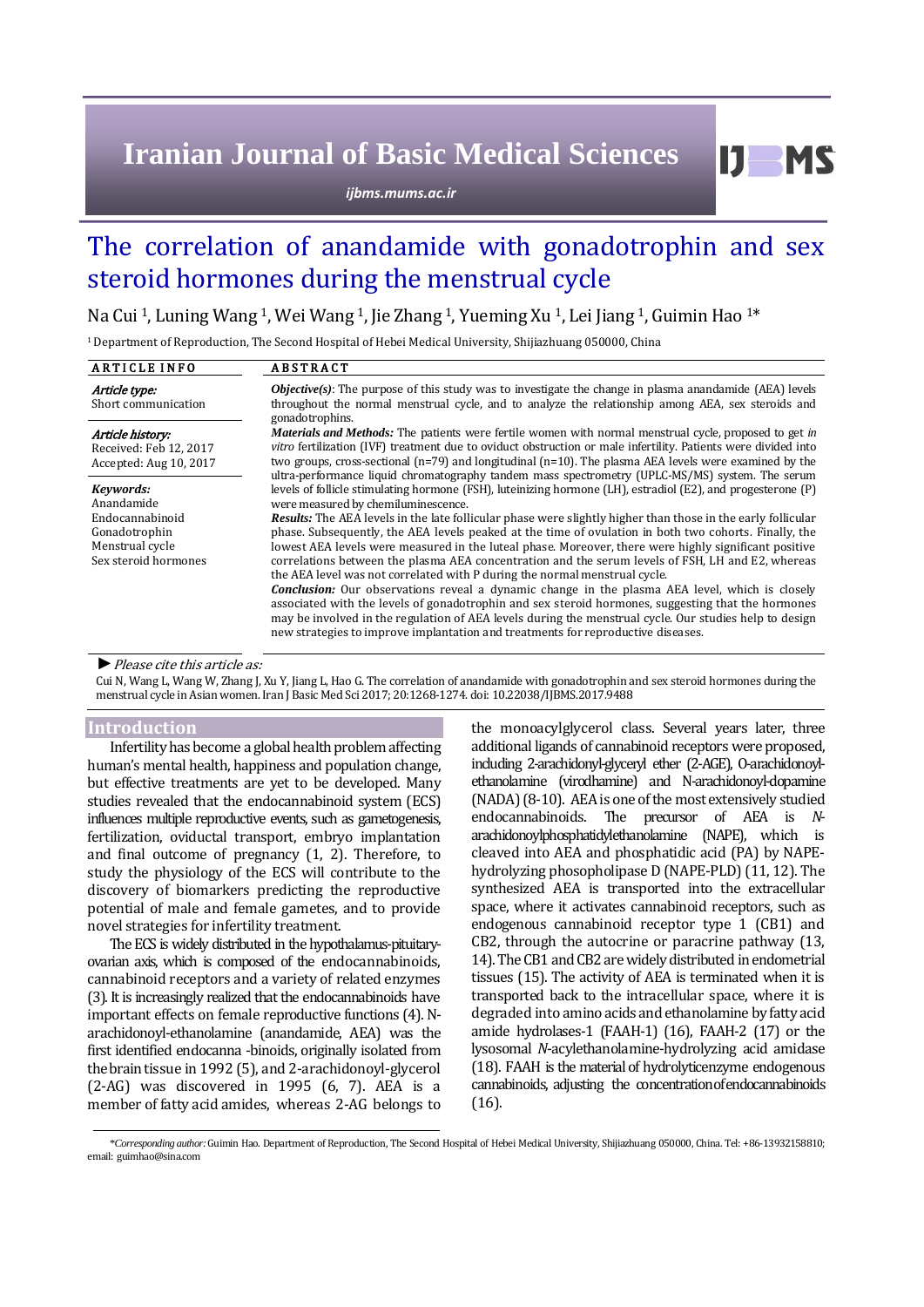A number of studies indicate that AEA has a pivotal role in human reproduction. In particular, local concentration of AEA in the fallopian tube affected sperm viability, as low concentration (0.25 nM) of AEA analogue Rformamide facilitated human sperm activity, whereas the sperm motility was weakened when concentration was increased to 2.5 nM (19). Moreover, AEA could activate the CB1 receptor, and promote the adsorption of sperm by the fallopian tube, resulting in sperm migration to fertilization (20). After fertilization, the fertilized egg in the fallopian tube forms mulberry embryo via mitosis, which then develops into the blastocyst with inner cell mass and nourish ectoderm. The suitable receptivity between the blastocyst and uterine is important for a successful implantation. AEA ensures the synchronous development of the pre-implantation embryo and the endometrium, thereby facilitating embryo implantation during the implantation window (21, 22).

Hormones also play important roles in the regulation of AEA concentration, for successful fertilization, implantation and maintenance of early pregnancy (23). It was reported that the progesterone (P) enhanced the FAAH activity in lymphocytes through the transcription factor Ikaros, resulting in decreased AEA (24). However, P had little effect on expressions of endocannabinoid membrane transporter (EMT), NAPE-PLD and CB1 in lymphocytes. In addition, E<sub>2</sub> could activate the NAPE-PLD, but suppress FAAH activity, leading to the release of AEA by endothelial cells, which regulated the cardiovascular and immune systems (25, 26). Although P and  $E_2$  are thought to be involved in the regulation of AEA, the evidence for this speculation is not yet reported. Furthermore, the interplay between ECS and sex steroid hormones or gonadotrophins throughout the menstrual cycle, as well as the exact mechanisms controlling plasma AEA levels, has not been well understood.

In this study, we analyzed variations in plasma AEA levels throughout the menstrual cycle. We found that the plasma AEA reached the highest level at ovulatory phase, whereas decreased to the lowest level at luteal phase. Further analysis demonstrated that the plasma AEA levels might be closely related to key ovarian sex steroid hormones and gonadotrophins involved in the regulation of the menstrual cycle. Overall, our research into AEA signaling may provide better understanding of the pathogenesis of infertility, and improve new strategies and treatments for infertility.

#### **Materials and Methods**

#### *Patients and grouping strategy*

The patients were women of childbearing age, who proposed to perform *in vitro* fertilization (IVF) treatment at Reproductive Center of the Second Hospital of Hebei Medical University between May and October 2015. The patients involved in the clinical trial were 20-38 years old, with the body mass index (BMI) of 19-25 kg/m2, nonsmokers, menstruating in regular cycles (defined as occurring every 26-32 days), not taking any medication or hormonal contraception for at least three months before recruitment into the studies, with normal endocrine secretion, excluding the possibilities of polycystic ovary syndrome, endometriosis and uterine fibroids. Hysterosa lpingography suggested that patients might have oviduct obstruction.

The patients were divided into cross-sectional and longitudinal groups. In the cross-sectional group, the levels of AEA in patients' plasma were examined during various phases of the menstrual cycle. In longitudinal group, patients acted as their own controls, and their plasma AEA, and serum levels of E2, P, follicle stimulating hormone (FSH) and luteinizing hormone (LH) were measured to investigate whether variations in AEA levels observed cross-sectionally were comparable to that observed longitudinally, and to investigate the relationship among AEA, sex steroid hormones and gonadotrophin during the menstrual cycle. In both study groups, the menstrual cycle was divided into four phases (early follicular, late follicular, ovulatory and luteal phases) based on the normal physiologic changes in the levels of sex steroid hormones and gonadotrophins, that occur throughout the ovulatory menstrual cycle. This study was approved by the Ethics Committee of The Second Hospital of Hebei Medical University.

#### *Specimen collection*

The patients were recruited for specimen collection at the defined periods of their menstrual cycle, based on their self-reported last menstrual period and auxiliary detection by type-B ultrasonic. A total of 79 unselected patients were included in cross-sectional group. Among them, 21 women were in the period of early follicular phase (day 2-6), whose follicular diameters were less than 6 mm; 16 women were in the late follicular phase (day 8-12, follicular diameter≤15 mm); 21 women were in the ovulatory phase (day 13-16, follicular diameter>16 mm), and 21 women were in the luteal phase (day 16-30). A total of 10 patients were recruited to longitudinal part of the study. A single sample of blood (5 ml) was taken from each patient in crosssectional study to measure the plasma AEA level during four phases of menstrual cycle, while 10 ml of blood was collected from each patient in the longitudinal study for both plasma and serum. All samples were collected between 10:00 and 12:00 am to avoid any diurnal variation.

#### *Preparation of plasma and serum*

The blood for plasma was collected into anticoagulant tubes, followed by centrifugation (3,000  $\times$  rmp) at 4 °C for 10 min to separate plasma from cells, and was stored at -80 °C for AEA measurement. Blood for serum was collected into serum gel tubes, and was left to clot for 15 min before being centrifuged at 1,200×g for 30 min, and separated serum was stored at -80 °C for hormone measurements.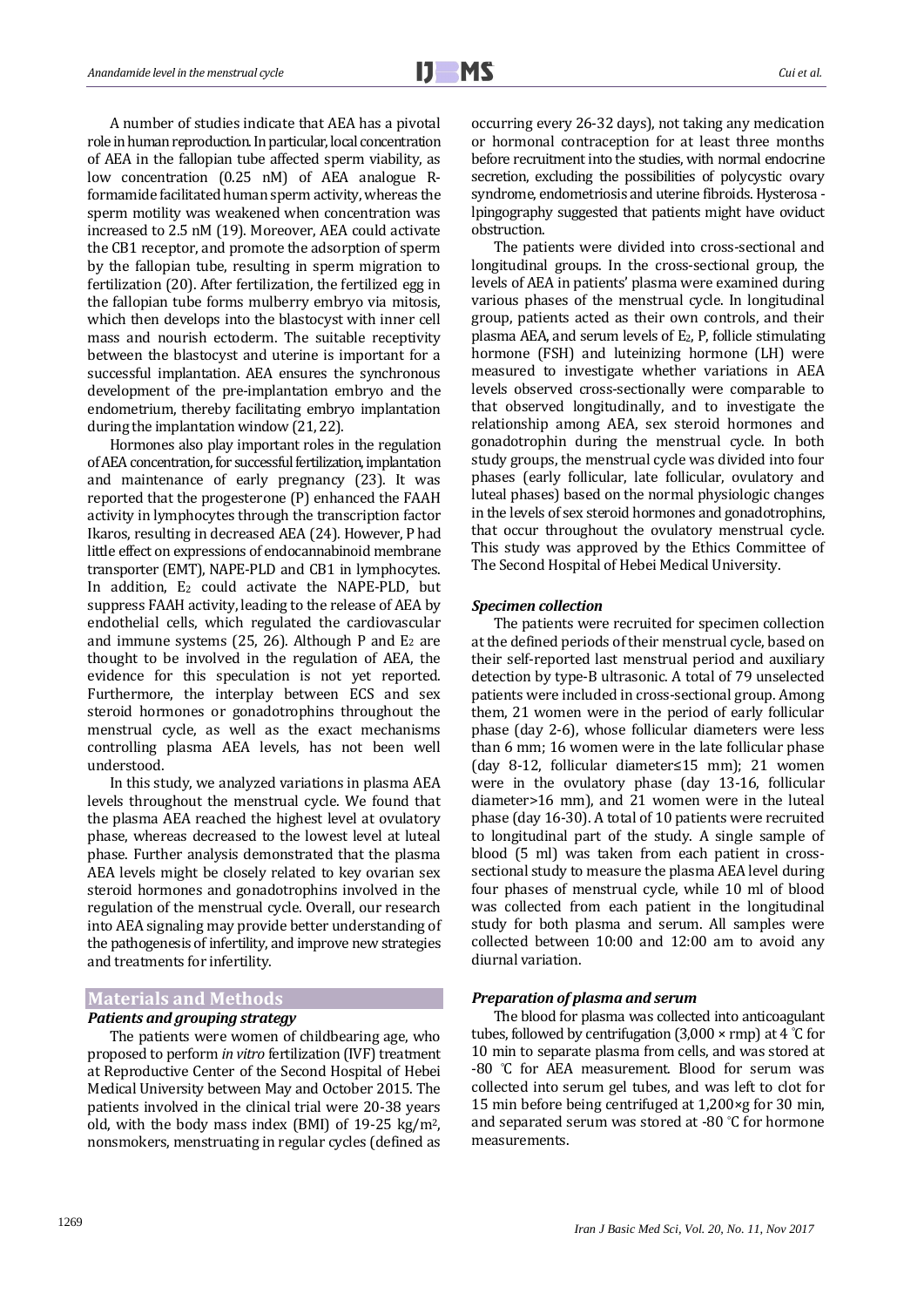## *Measurement of plasma anandamide*

Plasma AEA levels were measured by the ultraperformance liquid chromatography tandem mass spectrometry (UPLC-MS/MS) system (Waters, United States). Briefly, 1 ml of separated plasma was transferred to a tube, and 10 µl of deuterium-labeled AEA (AEA-d8, 1 µg/ml, Cayman Chemicals, United States) was added to estimate the efficiency of the lipid extraction. Protein was extracted by adding 1 ml of methylbenzene, followed by vortex for 30 sec and centrifugation at  $4,000 \times$  rpm for 10 min at 4 °C. The supernatant was transferred to a fresh small bottle and the methylbenzene was evaporated under a stream of nitrogen gas until the solid analyst appeared in the bottle. Finally, 5 ml of methanol:water (3:1 vol:vol) mixture was added, followed by vortex for 1 min. Reconstituted samples were injected into the UPLC-MS/MS system to be analyzed. The injection volumes for samples and standards were 25 μl.

j

The UPLC-MS/MS system is composed of an Acquity UPLC system connected in-line with a Quattro Primer tandem mass spectrometer (Waters Corporation, US). The chromatographic column was an ACQUITY UPLC BEH C18 column (100 mm $\times$ 2.1mm, particle size: 1.7  $\mu$ m) maintained at 60 °C. Mobile phases were A (2 mM ammonium acetate containing water) and B (2 mM ammonium acetate containing methyl alcohol). The [flowvelocity](javascript:void(0);) was 0.5 ml/min. The liquid chromatography gradient conditions were as follows: 75% B for 0.5 minute; linear to 79% B over the next 4.5 min, changing to 90% B over the next 0.5 min; then the column was equilibrated again at 75% B for 1 min. Samples were quantified using tandem electrospray mass spectrometry in positive ion mode (ES+). Source parameters including capillary voltage of 0.8 kV, source temperature of 150 °C, desolvation temperature of 600 °C, and desolvation gas flow of 1,100 l/hr.

#### *Measurement of serum FSH, LH, E<sup>2</sup> and P*

The serum samples were measured by an automated ADVIA Centaur Assay System (Bayer Diagnostics, United Kingdom) in the clinical laboratory of the Second Hospital of Hebei Medical University.

#### *Statistical analyses*

All statistical analyses were calculated using SPSS 21.0. Data were normally distributed and were therefore presented as mean +/-SEM. Statistical significance was determined by Student's t test. Pearson correlation was

**Table 2.** Plasma AEA levels in volunteers in the two studies

used to evaluate the relationship between different variables. *P<*0.05 was considered to be statistically significant.

# **Results**

## *General characteristics of Subjects*

The patients recruited to the study were fertile women with normal menstrual cycle, proposed to get IVF treatment due to oviduct obstruction or male infertility. A total of 79 patients were included in the cross-sectional group, and 10 patients were included in the longitudinal group. There were no statistically significant differences in the age and BMI of the patients in the two study groups. The average age of women in the cross-sectional group was 29.43±0.43 years (Table 1), while the average age of longitudinal group was 29.57±0.57 years (Table 1). The BMIs were 21.82±0.20 kg/m<sup>2</sup> for cross-sectional group and  $21.81 \pm 0.20$  kg/m<sup>2</sup> for longitudinal group, respectively (Table 1).

## *Plasma AEA levels during the menstrual cycle*

A number of studies proposed a strong link between AEA and human pregnancy, however little is known about the biochemistry, physiology and consequence of AEA in human reproduction. To observe the fluctuation in AEA levels throughout the normal menstrual cycle, blood samples of the patients in the cross-sectional and longitudinal groups were collected, and plasma AEA levels were measured by a UPLC-MS/MS system. First, we analyzed whether changes in plasma AEA levels observed cross-sectionally were comparable to the levels observed longitudinally. The results showed that plasma AEA levels of the cross-sectional group were comparable to that of the longitudinal group (Table 2). The four phases of menstrual cycle include the early follicular (day 2-6), late follicular (days 8-12), ovulatory (day 13-16) and luteal (day 16-30) phases, which were divided according to the normal physiologic changes in the levels of sex steroid hormones and gonadotrophins that occur throughout the ovulatory menstrual cycle.

**Table 1.** The basic characteristics of patients

|                     | n  | Age(y)           | BMI $(kg/m2)$    |
|---------------------|----|------------------|------------------|
| Cross-sectional arm | 79 | $29.43 \pm 0.43$ | $21.82 \pm 0.20$ |
| Longitudinal arm    | 10 | $29.57 \pm 0.57$ | $21.81 \pm 0.20$ |
| t.                  |    | 0.454            | $-0.185$         |
|                     |    | 1.21             | 0.84             |
|                     |    |                  |                  |

| Early Follicular | Late Follicular  | Ovulation        | Luteal          |
|------------------|------------------|------------------|-----------------|
| (ng/ml)          | (ng/ml)          | (ng/ml)          | (ng/ml)         |
| $9.71 \pm 0.86$  | $10.61 \pm 1.05$ | $12.24 \pm 0.73$ | $7.46 \pm 0.71$ |
| $8.76 \pm 0.91$  | $11.61 \pm 1.28$ | $13.85 \pm 1.18$ | $8.50 \pm 1.08$ |
| $-0.686$         | 0.597            | 1.226            | 0.826           |
| 0.498            | 0.556            | 0.231            | 0.416           |
|                  |                  |                  |                 |

\*Data are presented as mean±SEM. *P* values were calculated using unpaired Student's t-test with Welch's correction for unequal variances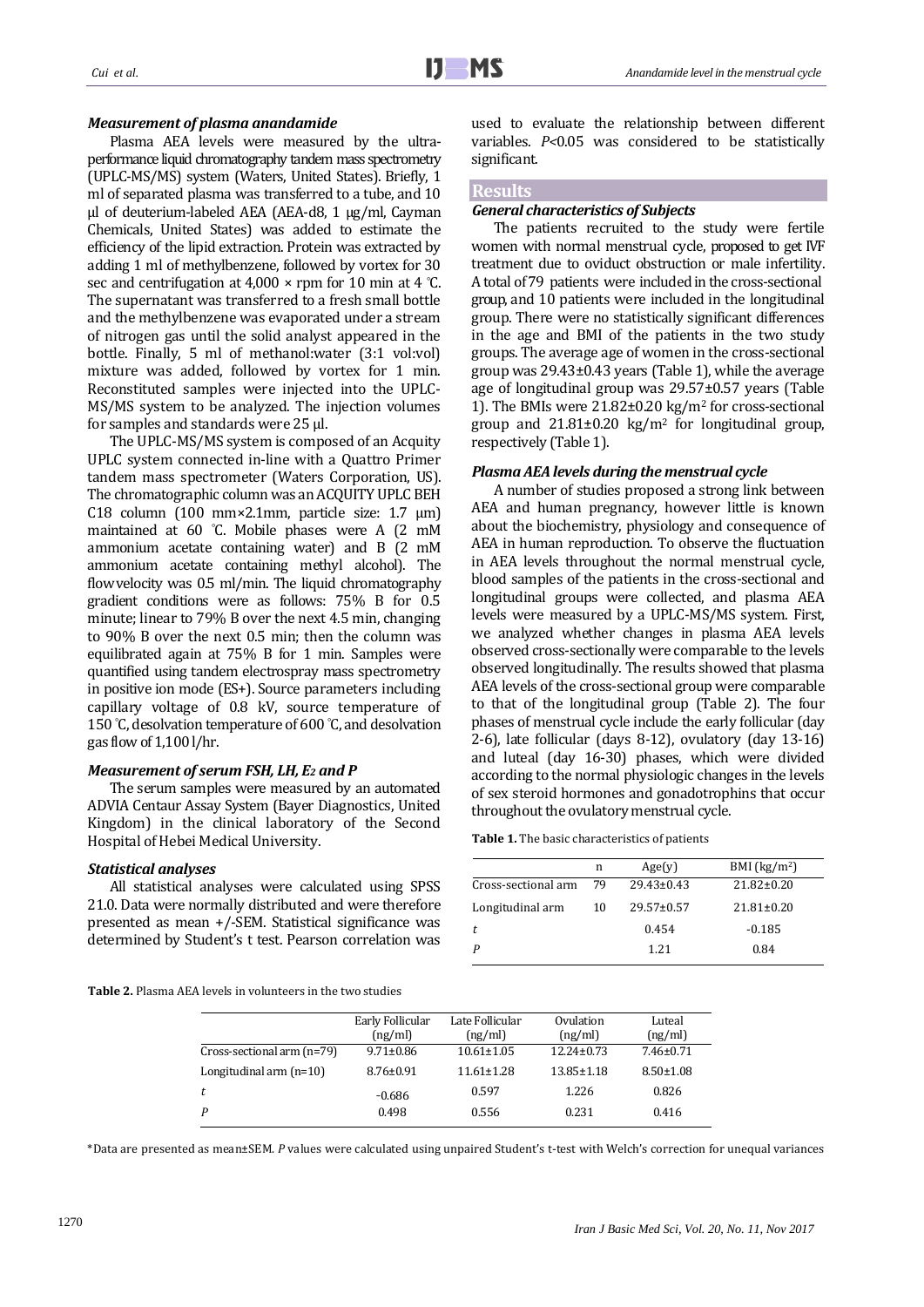



**[Figure 1.](http://www.sciencedirect.com/science/article/pii/S0015028208047390#fig1)** The plasma AEA levels throughout the menstrual cycle were measured. The plasma AEA levels of the patients in the cross-sectional (n=74) and longitudinal groups (n=10) were measured by a UPLC-MS/MS system. The four phases of menstrual cycle include the early follicular (day 2-6), late follicular (days 8-12), ovulatory (day 13-16) and luteal (day 16-30) phases. The results were presented as mean +/- SEM. The significance of the variation was summarized in Table 2 and 3

In the cross-sectional arm of the study, the plasma AEA levels in the early follicular phase, late follicular phase and ovulatory phase were 9.71±0.86 ng/ml,  $10.61\pm1.05$  ng/ml and  $12.24\pm0.73$  ng/ml, respectively, which exhibited a gradually increasing trend. However, plasma AEA level in the luteal phases was reduced to 7.46±0.71 ng/ml (Figure 1 and Table 3). There was a statistically significant (*P*<0.05) rise in the plasma AEA level at the time of ovulation, compared with early follicular and luteal phases, but the difference between the ovulatory and late follicular phases was not statistically significant. The lowest plasma AEA level was observed in the luteal phase, which was significantly lower ( $P$ <0.05) than the other three phases (Figure 1 and Table 3).

Similar trend was also observed in the longitudinal arm of the study. The plasma AEA level was increased from 8.76±0.91 ng/ml in the early follicular phase to 11.61±1.28 ng/ml in the late follicular phase, with the peak plasma AEA level (13.85±1.18 ng/ml) observed at the time of ovulation, followed by a statistically significant decrease to 8.50±1.08 ng/ml in the luteal phase (Figure 1 and Table 3). A statistically significant difference (*P*<0.05) was also observed between the highest plasma AEA level measured at the time of ovulation and at the early follicular and luteal phases. The lowest plasma AEA level in the late luteal phase was significantly lower (*P*<0.05) than that in the ovulatoryphase.

| Table 3. Plasma AEA levels in volunteers of four phases |  |  |
|---------------------------------------------------------|--|--|
|---------------------------------------------------------|--|--|

|                  | Cross-sectional arm<br>$(ng/ml, n=79)$ | Longitudinal arm<br>$(ng/ml, n=10)$ |
|------------------|----------------------------------------|-------------------------------------|
| Early Follicular | $9.71 \pm 0.86$                        | $8.76 \pm 0.91$                     |
| Late Follicular  | $10.61 \pm 1.05$                       | $11.61 \pm 1.28$                    |
| Ovulation        | $12.24 \pm 0.73$                       | $13.85 \pm 1.18$                    |
| Luteal           | $7.46 \pm 0.71$                        | $8.50 \pm 1.08$                     |
| F                | 6.098                                  | 5.133                               |
| P                | $0.001**$                              | $0.005**$                           |

\* Statistical significance is set at *P*<0.05



**[Figure](http://www.sciencedirect.com/science/article/pii/S0015028208047390#fig1) 2.** Pearson correlations between the plasma AEA level and several hormone levels**.** The levels of hormones were determined by chemiluminescence. Then the correlations between the plasma AEA levels and the levels of serum LH (a), FSH (b),  $E_2$  (c), and P (d) were constructed for the women in longitudinal groups (n=10). The R<sup>2</sup> values and the significance of the correlations were summarized in [Table 4.](http://www.sciencedirect.com/science/article/pii/S0015028208047390#tbl3) \*, *P*<0.05, \*\*, *P*<0.01, \*\*\*, *P*<0.001

Taken together, these data presented a fluctuating plasma AEA level during normal menstrual cycle. In both arms of the study, the plasma AEA level peaked at the ovulatory phase, while decreased to the minimum at the luteal phase.

#### *The correlation between plasma AEA concentration and levels of follicle stimulating hormone, luteinizing hormone and estradiol*

AEA is released from cell membrane phospholipid precursors, catalyzed by a calcium-dependent N-acyltransa cylase, in response to hormones and neurotransmitters (11). The dedicated regulation of hormones is required for successful fertilization, implantation and maintenance of early pregnancy. To investigate the correlation between plasma AEA and hormones important in human reproduction will contribute to our understanding of AEA involvement in human fertility. FSH is synthesized and secreted by gonadotropic cells to stimulate the growth and recruitment of immature ovarian follicles in the ovary. It functions together with LH in the reproductive system, the latter of which supports theca cells in the ovaries that provide androgens and hormonal precursors for  $E_2$  production. E<sup>2</sup> activates estradiol receptors, which regulate the expressions of many genes related to human pregnancy. In addition, P is a C-21 steroid hormone, which stimulates the release of leukemia inhibitory factor to promote implantation and pregnancy continuation. We examined serum concentrations of LH, FSH, E<sup>2</sup> and P of patients in the longitudinal group by chemiluminescence, and then analyzed the relationship between plasma AEA and different hormone levels (Figure 2 and Table 4). There were highly statistically significant positive correlations between plasma AEA levels and serum levels of LH (*P*<0.001), FSH (*P*<0.001) and E<sup>2</sup> (*P*=0.003), but not with serum P level (*P*=0.067).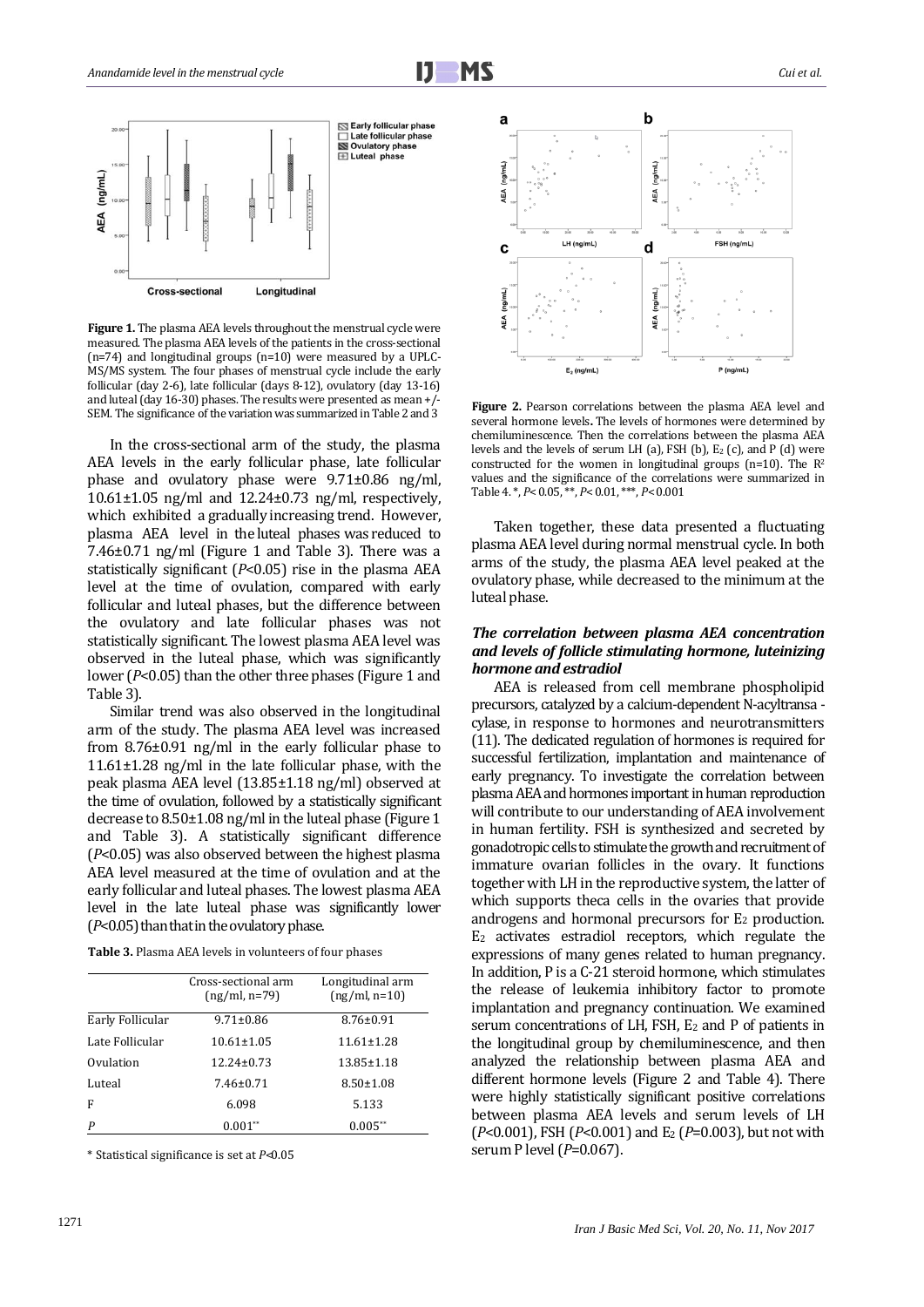| <b>Table 4.</b> Correlations between plasma AEA levels with FSH, LH, E2 and P |
|-------------------------------------------------------------------------------|
|                                                                               |

j

|                | r        |               |
|----------------|----------|---------------|
| <b>FSH</b>     | 0.680    | $< 0.001$ *** |
| LH             | 0.639    | $< 0.001$ *** |
| E <sub>2</sub> | 0.493    | $0.003**$     |
| D              | $-0.296$ | 0.067         |

\*Statistical significance is set at *P*<0.05

## **Discussion**

The menstrual cycle is tightly regulated by a panel of gonadotrophin and sex steroid hormones. During the follicular phase, the ovarian follicles mature through the stimulation by FSH, and become ready to release an egg (27, 28). Subsequently, E<sup>2</sup> promotes the production of a large amount of LH, leading to the fully developed follicle to release its secondary oocyte, which is referred to as the ovulatory phase (29). The FSH and LH induce the remaining parts of the follicle to transform into the corpus luteum, which then continues to secrete P to maintain the new pregnancy (30). Although several factors have been identified to affect the ovum development and the endometrium receptivity for implantation, the mechanisms that regulate this process are not completely understood. Recent studies suggested that AEA might have a crucial role in embryo implantation and early fetal development (1). AEA is synthesized within the female reproductive tracts, and the AEA and CB1 receptor expressions in the uterine are higher than in the brain tissue (31). Moreover, the AEA levels in the implantation sites of mouse uterus were lower than the inter-implantation sites, because the downregulation of AEA levels was associated with uterine receptivity, whereas its upregulation was correlated with uterine refractoriness to embryo implantation (32). The sitespecific levels of AEA in the mouse uterus might regulate implantation spatially by promoting the trophoblast differentiation at the site of blastocyst implantation (33). In addition, AEA has been shown to regulate the development of the mouse preimplantation embryo via CB1 receptors expressed on the embryonic cell surface (34). During the normal menstrual cycle, plasma levels of AEA vary widely at different phases, as well as between individual pregnancies. Some reports have shown that AEA level in the early follicular phase was higher than the late luteal phase of the menstrual cycle (35). However, these data were acquired from European women, whose physique and genetic backgrounds were greatly different from Asian women. Reliable reference values based on the local population are important for correct clinical diagnosis.

Here we reported that the plasma AEA level varied throughout the menstrual cycle. In both arms of the study, AEA levels were slightly upregulated in late follicular phase compared with the early follicular phase, followed by peaking at the time of ovulation, suggesting that AEA might have a role in folliculogenesis or ovulation. In line with our results, others also showed a direct correlation between the follicular fluid AEA level and follicle size, supporting the notion that AEA might be involved in folliculogenesis (36). However, there have been few published studies on the effects of AEA on folliculogenesis or ovulation, and further studies are required to investigate the effect of AEA on these processes. During the luteal phase of the menstrual cycle, the plasma AEA levels declined significantly in both arms of the study. This period of the menstrual cycle is referred to as the "implantation window", where the endometrium undergoes structural and functional changes to be receptive to the invasion by the embryo. Proper cross-talk is established between the blastocyst and a receptive endometrium during this critical period, and any defect in this cross-talk may cause embryo abortion. Among the women who had undergone IVF or intracytoplasmic sperm injection (ICSI), there was a significant decrease in plasma AEA levels from the day of oocyte retrieval to that of embryo transfer, with a mean 43.2% decrease in pregnant group, whereas the mean difference in the decline of plasma AEA levels between the two periods was only 20.2% in the non-pregnant group, suggesting that a higher plasma AEA level at ovulation and a significantly lower level during implantation are required for successful pregnancy (22). Taken together, our results showed reliable reference plasma AEA levels throughout the menstrual cycle in Asian women, which might be used as a biomarker for the appropriate timing of embryo transfer.

The enzymes and hormones involved in the synthesis and degradation of endocannabinoids have critical roles in normalizing AEA levels for the successful implantation and early pregnancy maintenance. FAAH is the principle enzyme involved in the degradation of AEA. FAAH-deficient mice or animals administrated with FAAH inhibitors were severely impaired in their ability to hydrolyze AEA. It was reported that P could upregulate FAAH activity and consequently decrease AEA levels (24). However, we observed no correlation between plasma AEA level and serum P level, which suggested that P might not be the main regulator of AEA levels in normal cycling women. E2 was also involved in the maintenance of AEA levels. The studies have shown that E2 modulates CB1 receptor expression, and stimulates the release of AEA from endothelial cells by inhibiting FAAH (25). Moreover, E2 inhibited FAAH activity in murine uterine, supporting the possibility that E2 and AEA levels are closely linked (23). Our finding of the positive correlation between the plasma AEA and the serum E2 levels is consistently with previous studies, suggesting E2 is an important regulator of AEA during normal menstrual cycle. In addition to E2, FSH and LH may also be involved in the regulation of AEA based on our data. Previous study showed that treating mouse primary Sertoli cells with FSH enhanced the activity of the AEA hydrolase, whereas it did not affect the enzymes synthesizing AEA, nor CB1 and CB2 expressions (37). The regulation of FAAH by FSH has a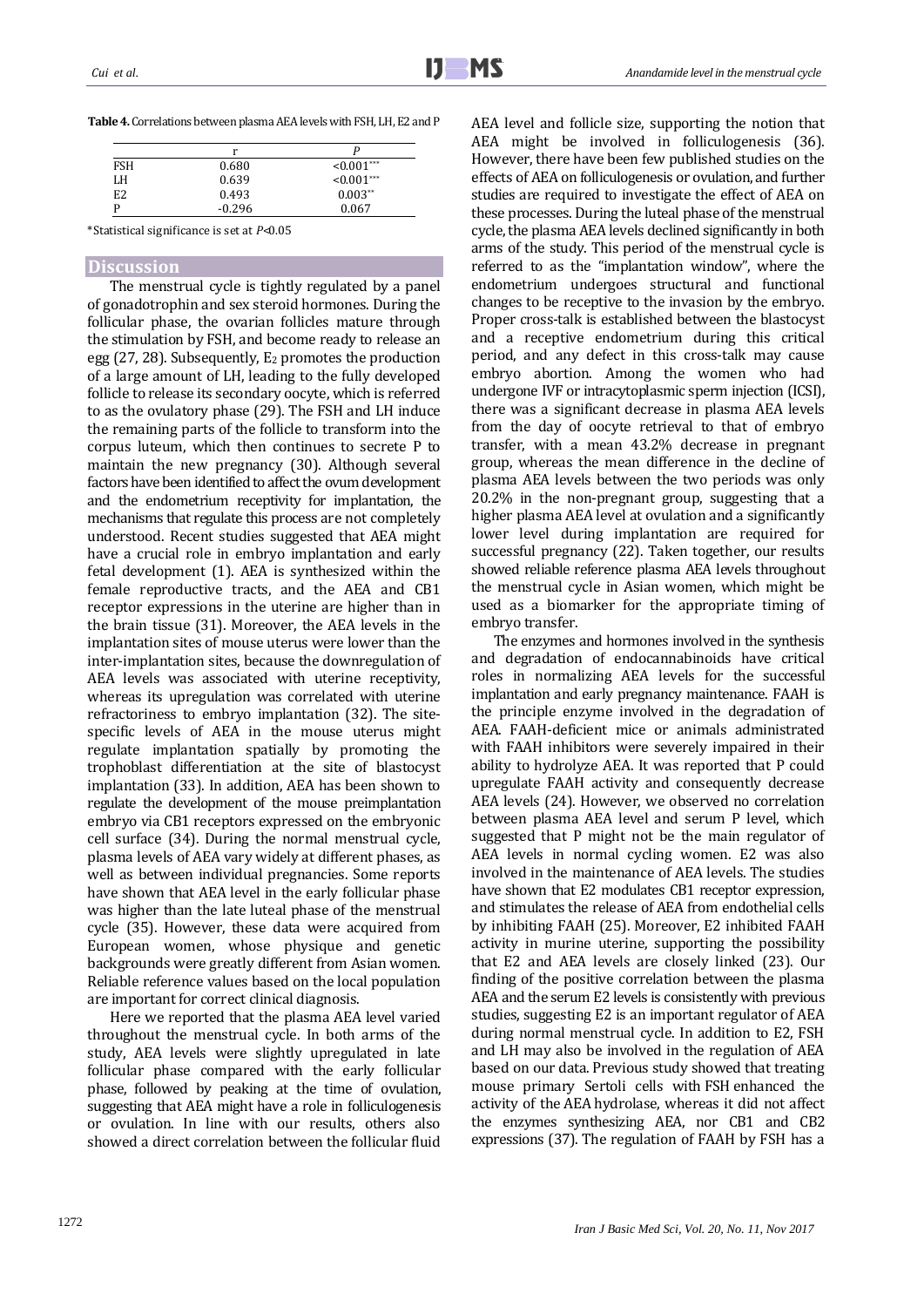critical impact on Sertoli cell proliferation, spermatogenesis and male reproduction (37). However, study in the regulatory role of FSH in female reproduction system was limited, and needs to be further explored. In addition, it is reported that downregulated LH could reduce E2 release from ovaries (38), suggesting a potential regulatory effect on AEA. Our data suggested that LSH, LH and E2 might regulate AEA concentration during the menstrual cycle in Asian women, but further studies are needed to explore in details how this regulation may occur. The cross-talk among AEA, E2, FSH and LH is interesting to be investigated as well.

#### **Conclusion**

In summary, our study established a fluctuating AEA level throughout the menstrual cycle. We found that AEA levels were closely associated with FSH, LH and E2. The novel information obtained in our study could facilitate our understanding of key molecular mechanisms that regulate the process of folliculogenesis, ovulation, early embryo development and oviductal transport, and contribute to the development of hormone-based therapeutic strategies for the treatment of human infertility.

## **Acknowledgment**

None.

#### **Conflict of interests**

The authors declare that there is no conflict of interests.

# **References**

1. Battista N, Bari M, and Maccarrone M. Endocannabinoids and Reproductive Events in Health and Disease. Handb Exp Pharmacol 2015; 231: 341-365.

2. Meccariello R, Battista N, Bradshaw HB, and Wang H. Updates in reproduction coming from the endocannabinoid system. Int J Endocrinol 2014; 2014: 412354.

3. Fride E. Endocannabinoids in the central nervous system--an overview. Prostaglandins Leukot Essent Fatty Acids 2002; 66: 221-233.

4. Fride E and Shohami E. The endocannabinoid system: function in survival of the embryo, the newborn and the neuron. Neuroreport 2002; 13: 1833-1841.

5. Devane WA, Hanus L, Breuer A, Pertwee RG, Stevenson LA, Griffin G*, et al.* Isolation and structure of a brain constituent that binds to the cannabinoid receptor. Science 1992; 258: 1946-1949.

6. Sugiura T, Kondo S, Sukagawa A, Nakane S, Shinoda A, Itoh K*, et al.* 2-Arachidonoylglycerol: a possible endogenous cannabinoid receptor ligand in brain. Biochem Biophys Res Commun 1995; 215: 89-97.

7. Mechoulam R, Ben-Shabat S, Hanus L, Ligumsky M, Kaminski NE, Schatz AR*, et al.* Identification of an endogenous 2-monoglyceride, present in canine gut, that binds to cannabinoid receptors. Biochem Pharmacol 1995; 50: 83-90.

8. De Petrocellis L, Cascio MG, and Di Marzo V. The endocannabinoid system: a general view and latest additions. Br J Pharmacol 2004; 141: 765-774.

9. Porter AC, Sauer JM, Knierman MD, Becker GW, Berna MJ, Bao J*, et al.* Characterization of a novel endocannabinoid, virodhamine, with antagonist activity at the CB1 receptor. J Pharmacol Exp Ther 2002; 301: 1020-1024.

10. Bisogno T, Melck D, Bobrov M, Gretskaya NM, Bezuglov VV, De Petrocellis L*, et al.* N-acyl-dopamines: novel synthetic CB(1) cannabinoid-receptor ligands and inhibitors of anandamide inactivation with cannabimimetic activity *in vitro* and *in vivo*. Biochem J 2000; 351 Pt 3: 817-824.

11. Sugiura T, Kobayashi Y, Oka S, and Waku K. Biosynthesis and degradation of anandamide and 2-arachidonoylglycerol and their possible physiological significance. Prostaglandins Leukot Essent Fatty Acids 2002; 66: 173-192.

12. Okamoto Y, Morishita J, Tsuboi K, Tonai T, and Ueda N. Molecular characterization of a phospholipase D generating anandamide and its congeners. J Biol Chem 2004; 279: 5298- 5305.

13. Howlett AC, Barth F, Bonner TI, Cabral G, Casellas P, Devane WA*, et al.* International Union of Pharmacology. XXVII. Classification of cannabinoid receptors. Pharmacol Rev 2002; 54: 161-202.

14. Pertwee RG and Ross RA. Cannabinoid receptors and their ligands. Prostaglandins Leukot Essent Fatty Acids 2002; 66: 101-121.

15. Pertwee RG, Ross RA, Craib SJ, and Thomas A. (-)- Cannabidiol antagonizes cannabinoid receptor agonists and noradrenaline in the mouse vas deferens. Eur J Pharmacol 2002; 456: 99-106.

16. McKinney MK and Cravatt BF. Structure and function of fatty acid amide hydrolase. Annu Rev Biochem 2005; 74: 411-432.

17. Wei BQ, Mikkelsen TS, McKinney MK, Lander ES, and Cravatt BF. A second fatty acid amide hydrolase with variable distribution among placental mammals. J Biol Chem 2006; 281: 36569-36578.

18. Tsuboi K, Sun YX, Okamoto Y, Araki N, Tonai T, and Ueda N. Molecular characterization of N-acylethanolaminehydrolyzing acid amidase, a novel member of the choloylglycine hydrolase family with structural and functional similarity to acid ceramidase. J Biol Chem 2005; 280: 11082-11092.

19. Schuel H, Burkman LJ, Lippes J, Crickard K, Mahony MC, Giuffrida A*, et al.* Evidence that anandamide-signaling regulates human sperm functions required for fertilization. Mol Reprod Dev 2002; 63: 376-387.

20. Gervasi MG, Rapanelli M, Ribeiro ML, Farina M, Billi S, Franchi AM*, et al.* The endocannabinoid system in bull sperm and bovine oviductal epithelium: role of anandamide in sperm-oviduct interaction. Reproduction 2009; 137: 403-414.

21. El-Talatini MR, Taylor AH, Elson JC, Brown L, Davidson AC, and Konje JC. Localisation and function of the endocannabinoid system in the human ovary. PLoS One 2009; 4: e4579.

22. El-Talatini MR, Taylor AH, and Konje JC. Fluctuation in anandamide levels from ovulation to early pregnancy in *invitro* fertilization-embryo transfer women, and its hormonal regulation. Hum Reprod 2009; 24: 1989-1998.

23. Karasu T, Marczylo TH, Maccarrone M, and Konje JC. The role of sex steroid hormones, cytokines and the endocannabinoid system in female fertility. Hum Reprod Update 2011; 17: 347-361.

24. Maccarrone M, Valensise H, Bari M, Lazzarin N, Romanini C, and Finazzi-Agro A. Progesterone up-regulates anandamide hydrolase in human lymphocytes: role of cytokines and implications for fertility. J Immunol 2001; 166: 7183-7189.